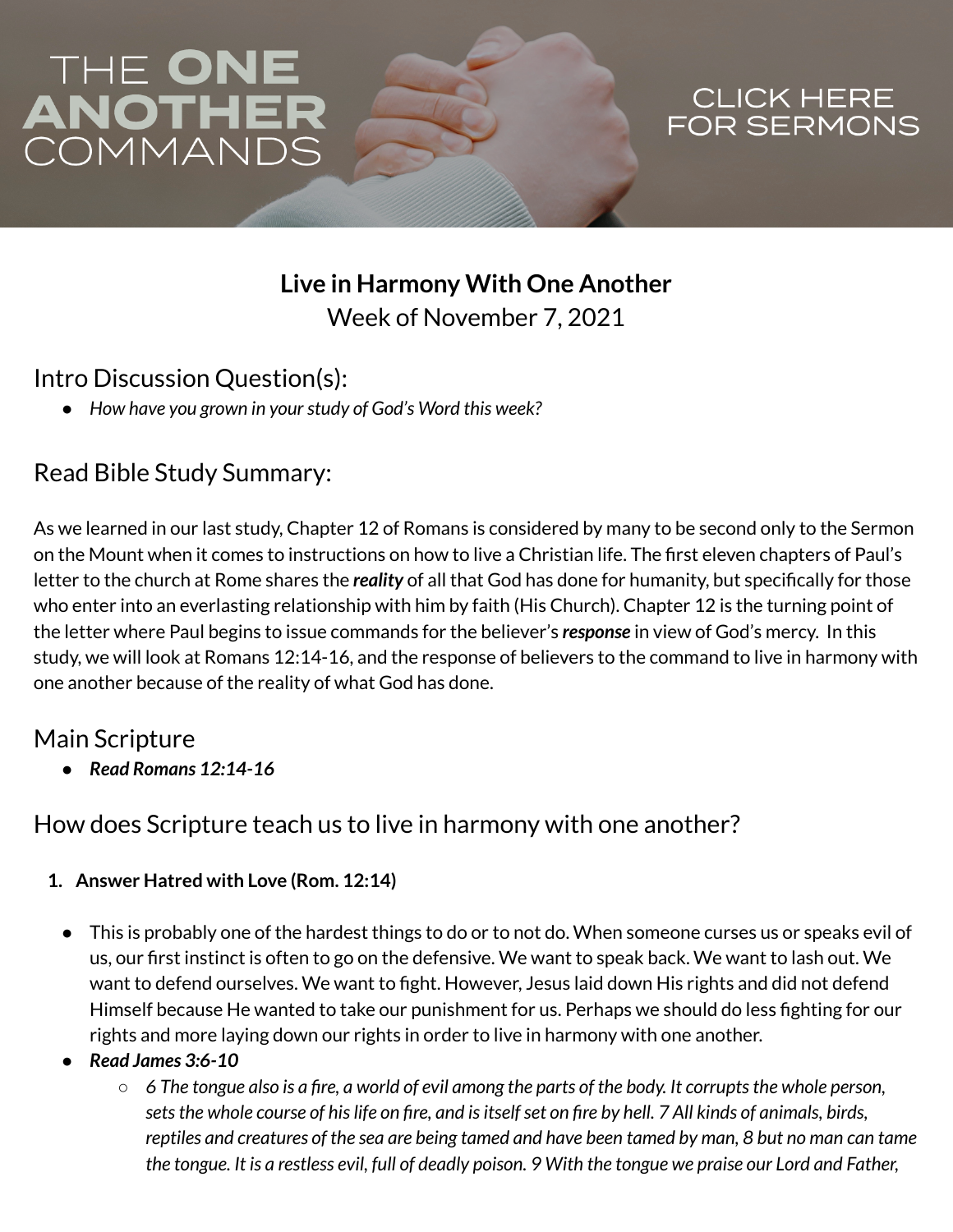and with it we curse men, who have been made in God's likeness. 10 Out of the same mouth come *praise and cursing. My brothers, thisshould not be.*

- **●** *Ask Questions*
	- o Share an example of when it has been difficult to show love when someone else cursed you or spoke evil *of you. In what ways do you think your response could have better reflected the love of Christ?*
	- $\circ$  Are you currently dealing with a situation where you are struggling to respond to evil or hatred with *love and grace? How can your group pray for you specifically to respond in a Christ-like way?*

#### **2. Answer Joys and Sorrows with Empathy (Rom. 12:15)**

- This verse is often quoted as a reminder for believers to come alongside each other in the highs and lows of life. If we are going to live in harmony with one another, we must learn to celebrate when others celebrate. But, why is this sometimes more difficult to do than we initially think?If we are honest, perhaps it is because we struggle internally with the sins of envy, jealousy, and competition which make it difficult to rejoice. Do we find ourselves saying,"I don't ever get the breaks.""They have all the luck.""Life just ain't fair." But, this is exactly the opposite of what our savior wants from his church. Instead, he desires believers to grow in grace so that we are able to rejoice in the success of other brothers and sisters.
- What about empathizing with the sorrows of others? How do we do that? Showing up is most of the job, right? You don't need a great speech. Just be present with the hurting. This would have been a radical idea in a hierarchical Roman culture: the elite weeping with the poor migrant worker. But that is how brothers and sisters exemplify Christ regardless of their background or standing.
- *● Ask Questions*
	- $\circ$  Is it easy or difficult for you to rejoice with those who rejoice? Why? In what ways can you grow to *rejoice more with others?*
	- $\circ$  Think about that exhortation to mourn with those who mourn. In what ways can you grow in your *empathy for others? Share an example of how someone else's empathy has ministered to you during a time ofsuffering.*

#### **3. Answer Pride with Humility (Rom. 12:16)**

- **"Be willing to associate with people of low position."** Perhaps the greatest obstacle to living in harmony with one another is pride. Paul urges Christians to avoid pride and conceitedness by embracing humility as the key step toward genuine unity. "People of low position" is a translation of a Greek word referring to either "humble people" or to "humble things." Therefore, Paul is either exhorting believers to identify with "down and outers" in the community or being willing to give themselves to menial work (accepting humble duties). In either case, the believer should not think of him or herself as being of higher status or position than we really are. A Christian should never say, "This task is beneath me," or "This person is beneath me." $^1$
- **●** *Philippians 2:1-4*
	- $\circ$  Therefore if you have any encouragement from being united with Christ, if any comfort from his love, if *any common sharing in the Spirit, if any tenderness and compassion, 2 then make my joy complete by* being like-minded, having the same love, being one in spirit and of one mind. 3 Do nothing out of selfish

<sup>1</sup> Douglas Moo, *The NIV Application Commentary* (Grand Rapids: Zondervan, 2000), 411-412.